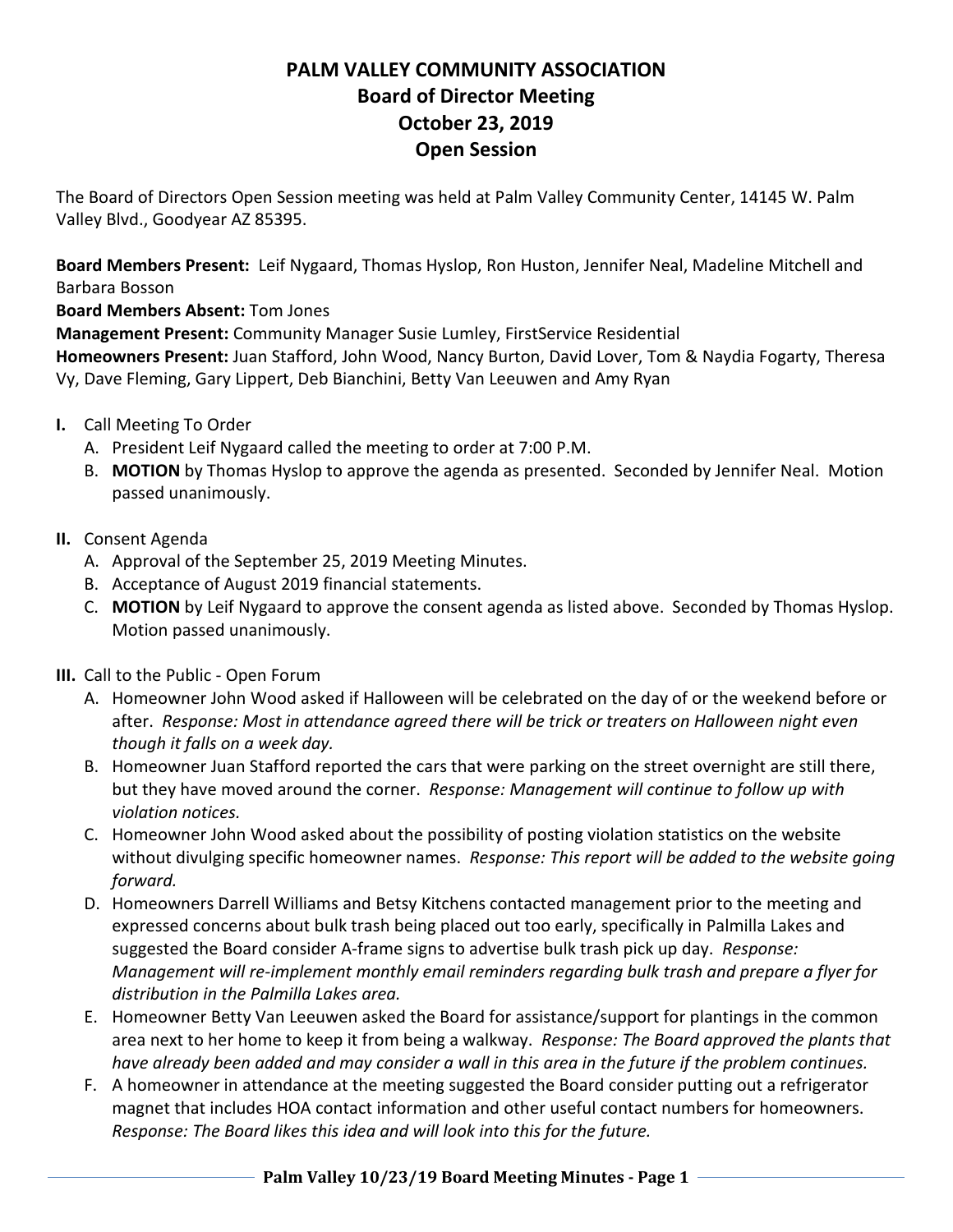## **IV.** Manager Report

- A. Administrative Report
	- 1. 8 resale disclosures for the period 9/15/19 10/15/19
	- 2. 17 new owners recorded for the period 8/15/19 10/15/19
	- 3. 76 phone calls from homeowners logged for the period 9/15/19 10/15/19
	- 4. 35 violation letters issued for the period 9/15/19 10/15/19
	- 5. Manager annual performance review is scheduled for November 4<sup>th</sup>. Thomas Hyslop, Barbara Bosson and Madeline Mitchell will attend.
	- 6. Parking patrols have been doubled for the months of October through January.
	- 7. Annual meeting candidate notice was mailed to all owners.
- B. Physical Property Report
	- 1. General
		- a Winter grass seed was planted in all grass common areas.
	- 2. Master Common Areas:
		- a Main entry monument signs are scheduled to be painted October 28<sup>th</sup>.
		- b Irrigation repair completed at the northeast corner of Litchfield & McDowell.
	- 3. Desert Greens Area:
		- a Quarterly playground equipment inspection and cleaning was completed.
	- 4. Horizons Area:
		- a Quarterly playground equipment inspection and cleaning was completed.
	- 5. Fairways Common Areas:
		- a Streets were swept the  $1^{st}$  &  $3^{rd}$  Thursday each month.
		- b The chip card was stolen from the telephone entry unit. The control board was damaged and will need to be replaced. Telephone entry units have a universal key, so the lock will be replaced. It was requested by the Board that management file an insurance claim for this vandalism.
	- 6. Palmilla Common Areas:
		- a Streets were swept the 3<sup>rd</sup> Thursday of the month. Additionally, hand blowing of parking spaces in Palmilla Lakes was completed the 3rd Thursday in October.
		- b Control board at the gates went bad and was replaced.
		- c Cleaned cobwebs from mailbox areas.
		- d Work order for bee hive in valve box outside the exit gate.
		- e Removed down tree limb from storm.
		- f Monthly inspection and cleaning of the play equipment was completed.
		- g New transfer deck and crawl tube for the playground are on order.
		- h 3 x/wk pool service this month.
- **V.** Old Business
	- A. Homeowner Follow Up from Previous Meeting
		- 1. Homeowner Juan Stafford expressed concern about cars parking on the street overnight on Windsor. *Response: Management followed up with Juan for specific addresses and confirmed notices have been sent for overnight street parking.*
		- 2. Homeowner John Wood expressed concern that the city still has not made any improvements to La Reata. There are small pieces of gravel all over the road. *Response: Management sent a follow up email to the City and received an immediate response which was forwarded to the homeowner.*
		- 3. Homeowner David Lover inquired about landscape guidelines. He purchased red mulch that says it keeps weeds away for a year and would like to utilize this as ground cover in place of granite.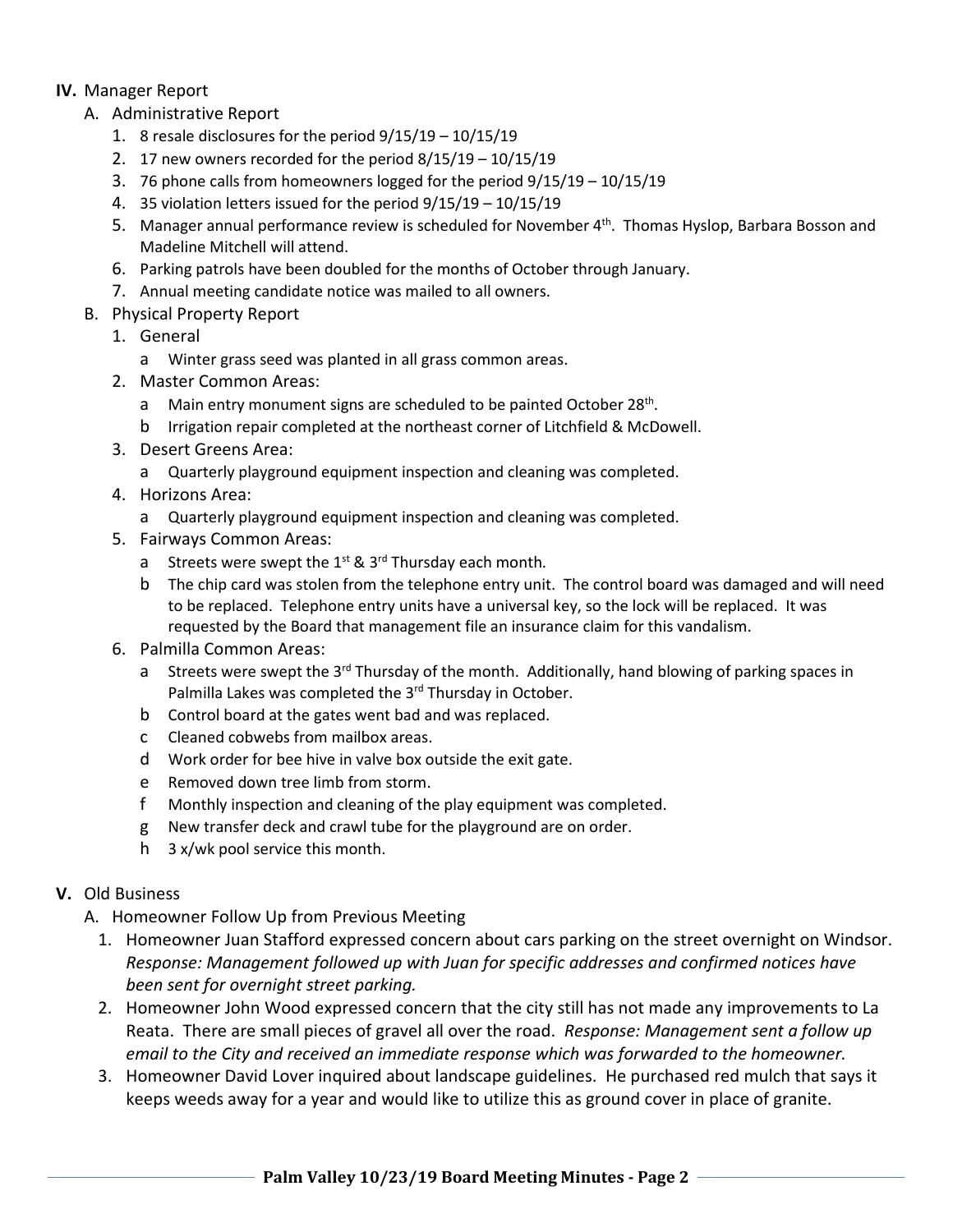*Response: Management invited David to attend the October 28th Architectural Committee meeting, as they are the body that adopts guidelines for front yards.* 

- 4. Homeowner Joe Grimes explained that their vehicles have been ransacked and others in the neighborhood as well. He would like to suggest community wide cameras due to crime. *Response: Security patrols have been doubled for the months of October through January and a question with regard to safety and security will be included on an upcoming homeowner survey.*
- B. Homeowner Survey
	- 1. The Board reviewed and approved the homeowner survey draft with the addition of a question asking if people prefer HOA communication/voting via email or by regular mail.
	- 2. The survey will be mailed with the annual meeting notice and made available on the website at www.palmvalleyphase1hoa.com.
- C. Annual Membership Meeting
	- 1. The meeting is scheduled for Wednesday, December 4<sup>th</sup>, 6:30 PM meet, greet & sign in, 7:00 PM meeting, at Palm Valley Community Center.
	- 2. Board of Director candidates so far include: Thomas Hyslop, Jennifer Neal, Daniel Corder, Wade Dawson, Thomas Fogarty, Sally Moore, and Juan Stafford.
	- 3. Official notice of the meeting and the director ballot will be mailed to all owners next week.
	- 4. The Board is considering electronic voting for the 2020 annual meeting.
- D. Improvement Committee Guidelines
	- 1. **MOTION** by Thomas Hyslop to approve Committee Guidelines for the Ad-hoc Improvement Committee as presented. Seconded by Jennifer Neal. Motion passed unanimously.
- **VI.** New Business
	- A. CPA Audit/Tax Prep Proposal
		- 1. **MOTION** by Leif Nygaard to approve the proposal from Butler Hansen PLC for a full audit of 2019 financial statements at an estimated cost of \$8,600 and tax preparation at a cost of \$595. Seconded by Thomas Hyslop. Motion passed unanimously.
	- B. Annual Contract Review Landscaping
		- 1. The Board agreed to continue the current contract with Trim & Tidy.

## **VII.**Committee Reports

- A. Architectural Committee Report
	- 1. Next meeting is scheduled for Monday, October 28, 2019, 3:00 P.M. at Palm Valley Community Center.
- B. Finance Committee Report
	- 1. The Committee reviews financial statements electronically and meets on an as-needed basis.
- C. Landscape Committee Report
	- 1. Palo Verde tree outside the Palmilla entry will be removed and replaced with two Pistache trees.
- D. Palmilla Pool Committee Report
	- 1. Pool service this month is 3x/week.
- E. Web Editor Report
	- 1. Website visitor count 4109 and membership total 1160.
	- 2. Blast email stats were provided to the Board.
	- 3. Voting and surveys can now be done through the community website.
- F. Desert Greens Park Improvement Ad-hoc Committee Report
	- 1. Committee members have been non-responsive to management. Much has been accomplished, but park furniture still needs to be replaced.